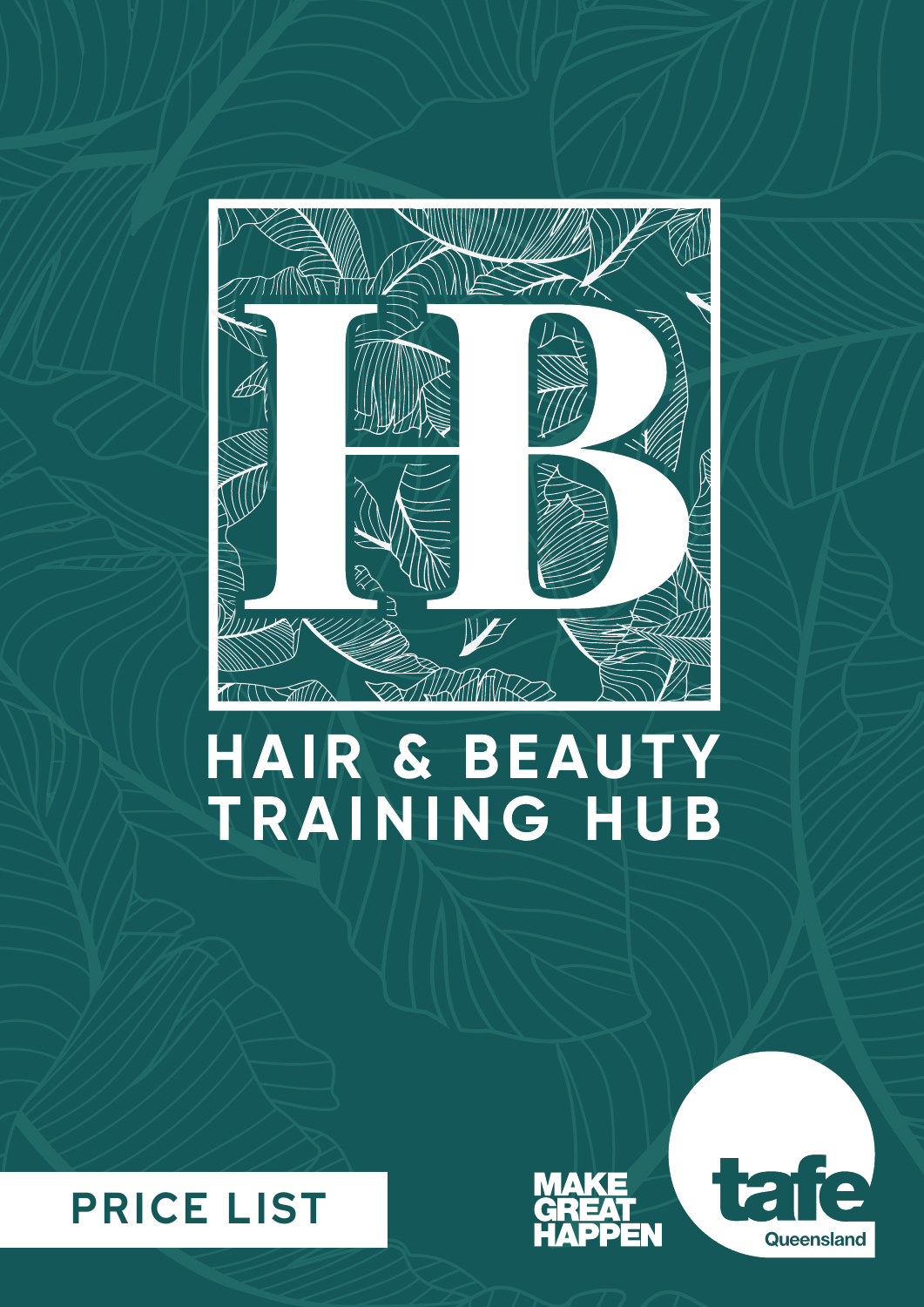| <b>CUTTING</b>              |         | <b>FOILS</b>                 |         |
|-----------------------------|---------|------------------------------|---------|
| Style cut                   | \$12.00 | Individual (per foil)        | \$3.00  |
|                             |         | Half head and<br>cap streaks | \$39.00 |
| <b>BARBERING</b>            |         | Full head                    | \$69.00 |
| Barber cut                  | \$10.00 |                              |         |
| Head shave                  | \$15.00 |                              |         |
| Face shave                  | \$15.00 | <b>PERMANENT WAVE</b>        |         |
|                             |         | Short hair                   | \$30.00 |
|                             |         | Long hair                    | \$49.00 |
| <b>CONDITIONING</b>         |         | Extra product                | \$14.00 |
| Conditioning treatment      | \$10.00 |                              |         |
| Conditioning treatment      | \$15.00 |                              |         |
| and blowdry                 |         | <b>HAIR STRAIGHTENING</b>    |         |
|                             |         | Short hair                   | \$45.00 |
| <b>COLOUR</b>               |         | Long hair                    | \$90.00 |
| Semi-permanent colour       | \$35.00 | Extra product                | \$30.00 |
| Permanent colour            |         |                              |         |
| Short hair                  | \$35.00 |                              |         |
| Long hair                   | \$50.00 |                              |         |
| Extra product<br>and toners | \$17.00 |                              |         |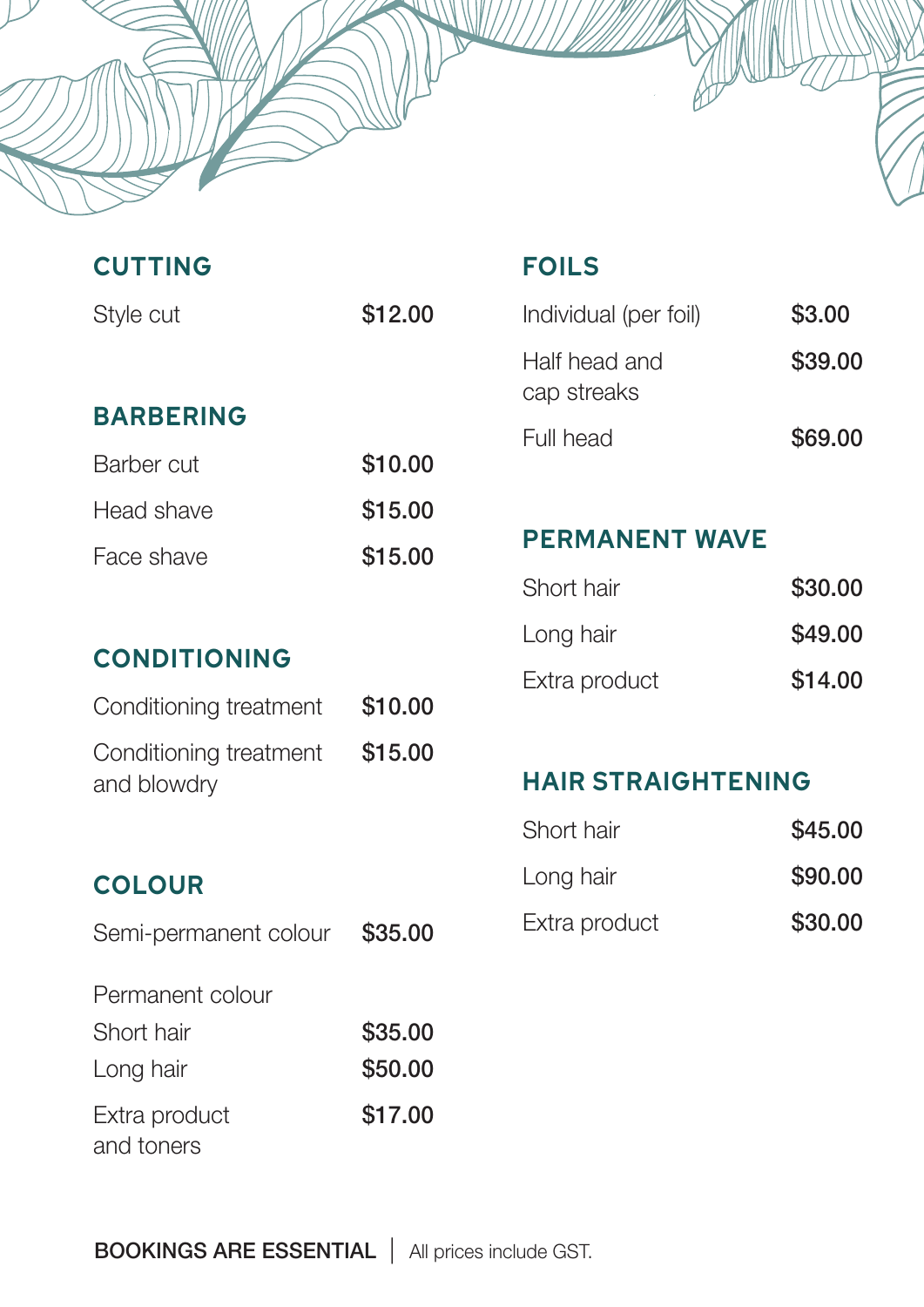

### **MANICURE AND PEDICURE FACIALS**

| Express manicure | \$10 |
|------------------|------|
| Express pedicure | \$10 |
| Deluxe manicure  | \$15 |
| Deluxe pedicure  | \$15 |

| Mini facial       | \$12 |
|-------------------|------|
| Microdermabrasion | \$20 |
| Deluxe facial     | \$25 |

# **WAXING AND TINTING**

| Half leg wax    | \$7  |
|-----------------|------|
| Full leg wax    | \$14 |
| Underarm wax    | \$7  |
| Bikini wax      | \$7  |
| G string wax    | \$10 |
| Brazilian wax   | \$10 |
| Half arm wax    | \$6  |
| Full arm wax    | \$12 |
| Back wax        | \$7  |
| Chest wax       | \$7  |
| Lip or chin wax | \$6  |
| Eye brow wax    | \$6  |
| Eye lash tint   | \$8  |
| Eye brow tint   | \$5  |

# **MASSAGE**

| Swedish massage      | \$20 |
|----------------------|------|
| Hot stone massage    | \$20 |
| Aromatherapy massage | \$25 |
| Indian head massage  | \$20 |

# **LASH EXTENSIONS**

| Lash extensions | \$15 |
|-----------------|------|
| Infills         | \$5  |
| Removal         | \$5  |

#### **BODY AND MAKEUP**

| Body wrap  | \$15 |
|------------|------|
| Spray tan  | \$15 |
| Body scrub | \$15 |
| Makeup     | \$10 |